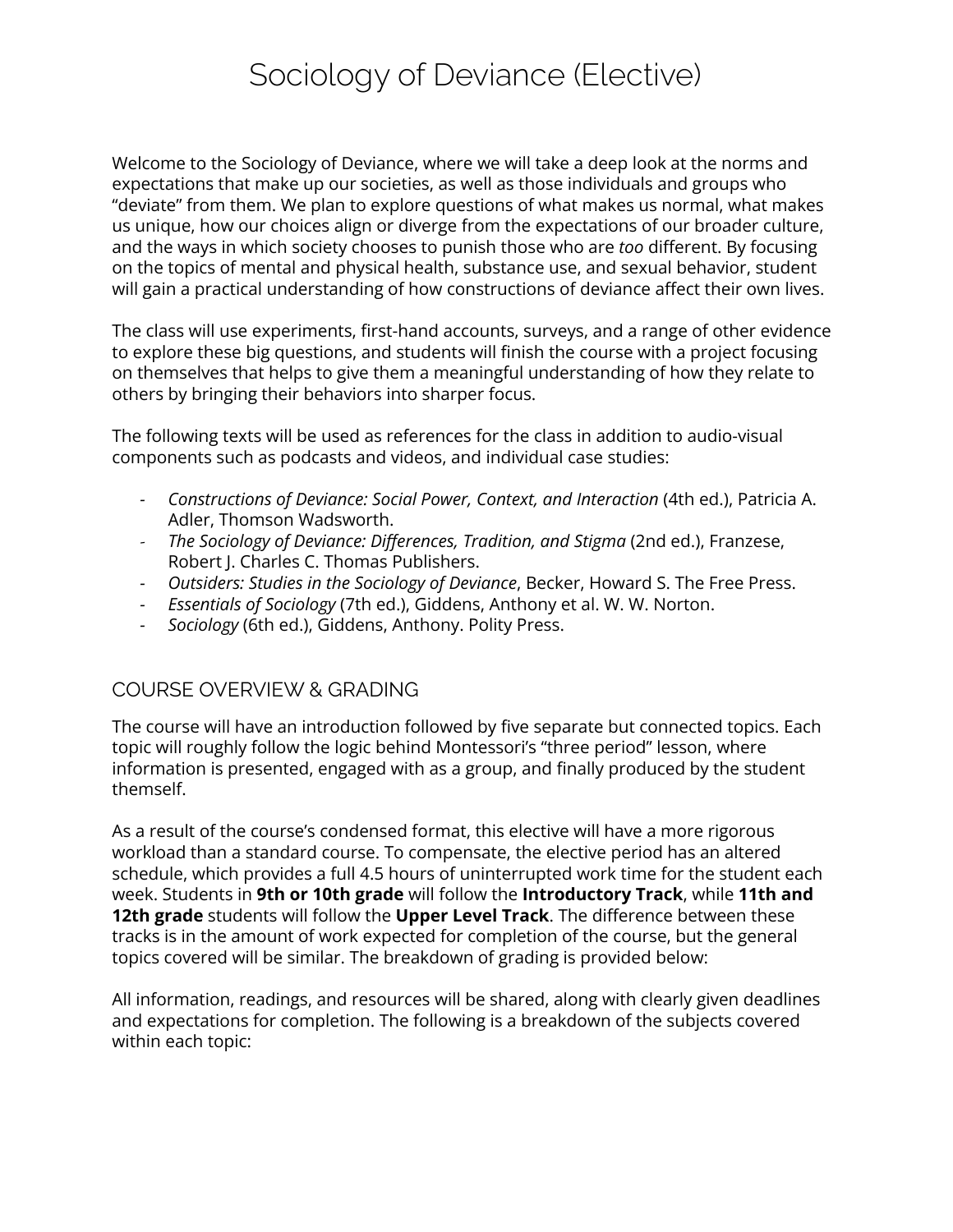| Topic                                                                                              | <b>Subjects</b>                                                                            |  |  |
|----------------------------------------------------------------------------------------------------|--------------------------------------------------------------------------------------------|--|--|
| 1. The Discipline of<br>Sociology and Deviance                                                     | A. What is sociology, and what does it try to achieve?<br>B. Theories and Perspectives     |  |  |
| 2. Norms and Sanctions<br>within Social Groups                                                     | A. Social Groups and Networks<br><b>B. Norms vs Mores</b><br>C. Sanctions                  |  |  |
| 3. Crime and Punishment                                                                            | A. Trends and Definitions of Criminal Behavior<br>B. Systems of Enforcement and Punishment |  |  |
| 4. Mental and Physical<br>Health                                                                   | A. Stigmatization<br>B. Institutionalization and Punishment                                |  |  |
| 5. Substance Use and<br>Abuse                                                                      | A. Drugs and Alcohol<br>B. Intersection of Substance Use with Identity                     |  |  |
| 6. Sexual Behavior<br>A. Sexual Acts and Power<br>B. Constructions of Gender in Sexual Interaction |                                                                                            |  |  |

| <b>Introductory Track:</b>                            |             |               |                                       |            |  |
|-------------------------------------------------------|-------------|---------------|---------------------------------------|------------|--|
| 1. Classroom Preparation and Seminar Contribution (5) |             |               | <b>15 pts/each</b> (75 total)         |            |  |
| 2. Extensions (3 of 6)                                |             |               | <b>20 pts/each</b> (60 total)         |            |  |
| 3. Knowledge Checks (6)                               |             |               | <b>10 pts/wk</b> $(60 \text{ total})$ |            |  |
| 4. Final Project                                      |             |               | <b>55 points</b> (55 total)           |            |  |
|                                                       |             |               | 250 points total                      |            |  |
| Upper Level Track:                                    |             |               |                                       |            |  |
| 1. Classroom Preparation and Seminar Contribution (5) |             |               | <b>15 pts/each</b> (75 total)         |            |  |
| 2. Extensions (5 of 6)                                |             |               | <b>20 pts/each</b> (100 total)        |            |  |
| 3. Knowledge Checks (6)                               |             |               | <b>10 pts/wk</b> (60 total)           |            |  |
| 4. Final Project                                      |             |               | <b>65 points</b> (65 total)           |            |  |
|                                                       |             |               | 300 points total                      |            |  |
| <b>Grading Scale:</b>                                 |             |               |                                       |            |  |
| A: 90 - 100%                                          | B: 80 - 89% | $C: 70 - 79%$ | D: 60 - 69%                           | F: 0 - 59% |  |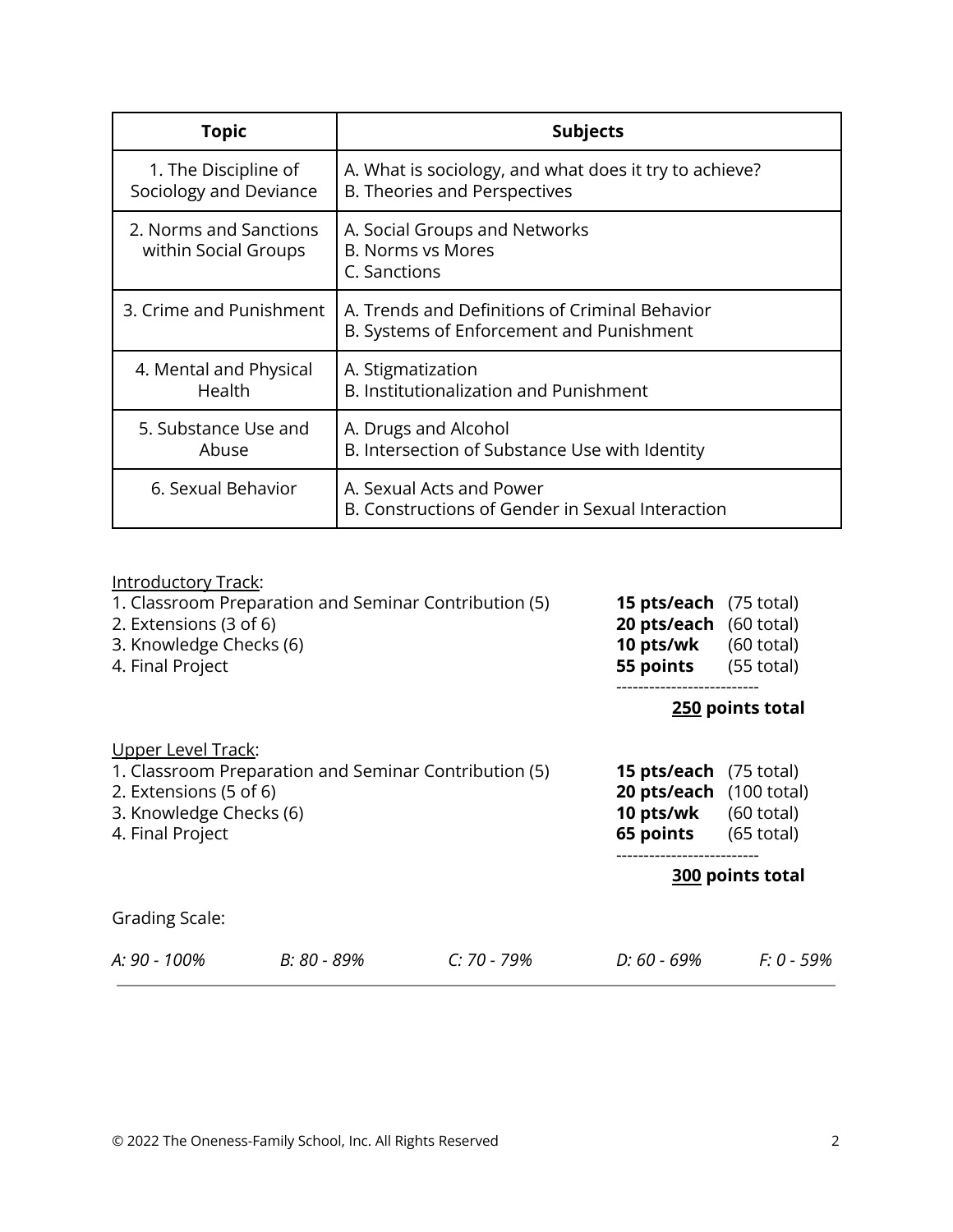## LATE POLICY

Unless permission has been granted because of special circumstances, productions and projects handed in late will receive the following credit:

 **day late**: 80% of total **days late**: 60% of total **days late**: 40% of total **days late:** 20% of total **or more days late**: 0%

*Note*: An assignment is considered late if not submitted **both** before the requested time and in the requested format

#### MAKE-UP POLICY

If a student is absent and the absence is excused, they may hand in their work late by as many days as they were absent (to a maximum of five) without penalty. After this grace period, normal late policy applies. In the case of unexcused absences, students will be held accountable for all work due during absences and any readings/assignments for the day(s) following their absence.

#### PLAGIARISM POLICY

Plagiarizing is taking and using ideas from a source without citing that source. By not citing your sources, you claim that what you have written down or made is of your own creation.

If you plagiarise without making an effort to cite the source of the information, you will receive no credit for that piece of work. If your plagiarism is unintentional and resulting from poor citation form, the production or project will be returned to you and not accepted until the errors are corrected. Additionally, cheating of any kind, copying classmates' work, or exhibiting dishonesty in a production, project, or exam will result in receiving no credit for that work.

*Note:* This policy will **only** apply to assignments indicated by the instructor

## ATTENDANCE POLICY

Being present is super important! This class would not be possible without you, and its success depends on your participation.

Any assignments, productions, projects, or exams are the responsibility of the student to complete and hand in on time. If a student misses class for an excused absence, all work due during that period must be made up per the Make-up Policy detailed above. If a student leaves for ANY excused absence, it is the student's responsibility to contact me